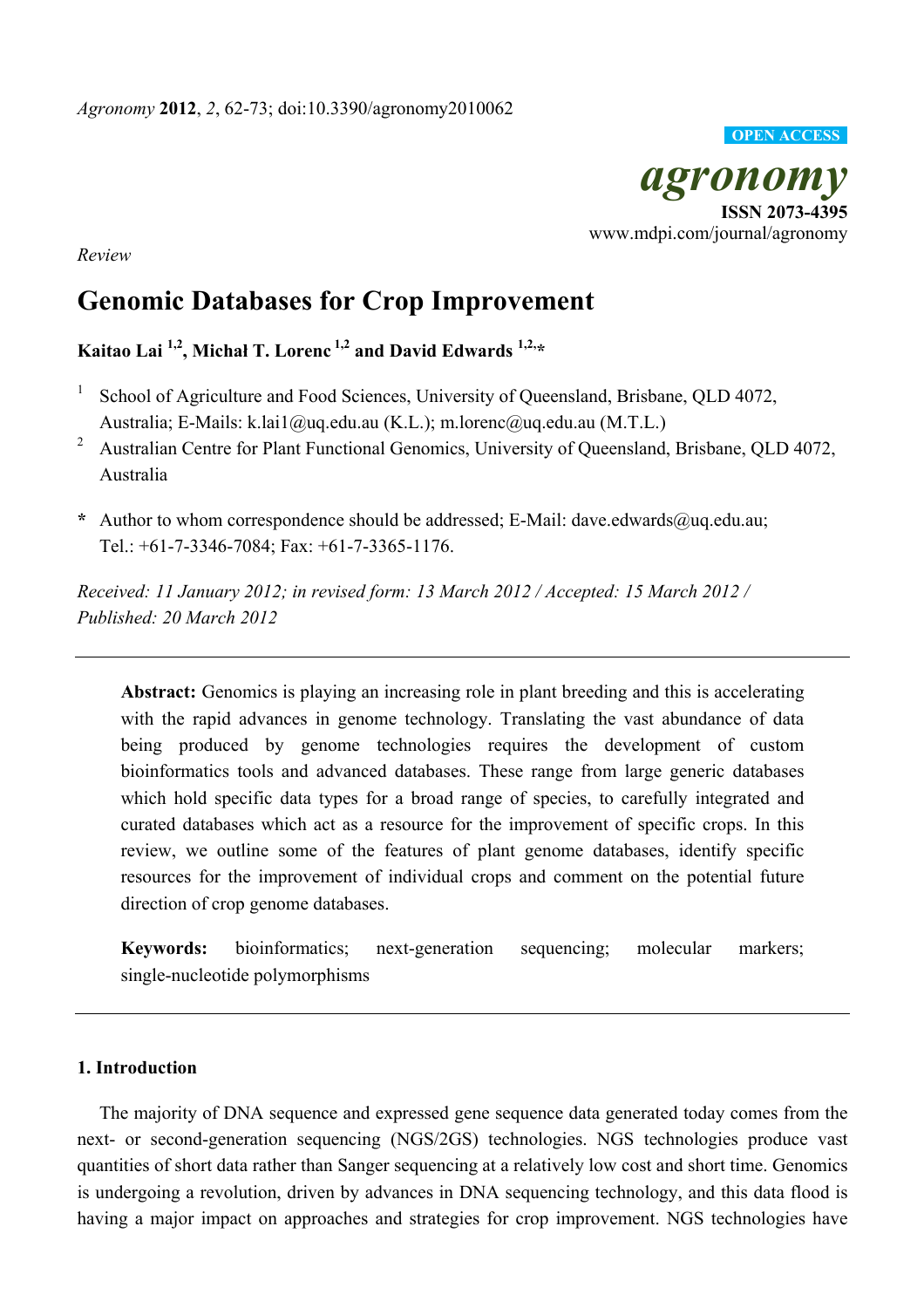been applied for sequenced genomes of a number of cereal crop species including rice, *Sorghum* and maize. A quality sequence of rice that covers 95% of the 389 Mb genome has been produced [1]. The *Sorghum bicolor* (L.) Moench genome has been assembled in size of 730-megabase, placing ~98% of genes in their chromosomal context [2]. The draft nucleotide sequence of the 2.3-gigabase genome of maize has also been improved [3]. One of the challenges encountered by researchers is to translate this abundance of data into improved crops in the field. There remains a gap between genome data production and next-generation crop improvement strategies, but this is being rapidly closed by far sighted companies and individuals with the ability to combine the ability to mine the genomic data with practical crop-improvement skills. Bioinformatics can be defined as the structuring of biological information to enable logical interrogation, and databases are a key part of the bioinformatics toolbox. Numerous databases have been developed for genomic data, on a range of platforms and to suite a variety of different purposes (see Table 1 for examples). These range from generic DNA sequence or molecular marker databases, to those hosting a variety of data for specific species.

| <b>Database Name</b>                     | <b>Web Link</b>                                | <b>References</b> |
|------------------------------------------|------------------------------------------------|-------------------|
| autoSNPdb                                | http://autosnpdb.appliedbioinformatics.com.au/ | [4,5]             |
| Brachypodium database                    | http://www.brachypodium.org/                   | [6]               |
| Brassica genome gateway                  | http://www.brassicagenome.net                  | [7]               |
| Brassica rapa genome database            | http://brassicadb.org/                         | [8]               |
| DNA Data Bank of Japan (DDBJ)            | http://ddbj.sakura.ne.jp/                      | [9]               |
| European bioinformatics institute        | http://plants.ensembl.org/                     |                   |
| EnsEMBL plants                           |                                                | [10, 11]          |
| European Molecular Biology Laboratory    | http://www.ebi.ac.uk/embl/                     | [12, 13]          |
| (EMBL) nucleotide sequence database      |                                                |                   |
| GenBank                                  | http://www.ncbi.nlm.nih.gov/genbank/           | $[14 - 16]$       |
| Graingenes                               | http://wheat.pw.usda.gov/                      | $[17-19]$         |
| Gramene                                  | http://www.gramene.org/                        | $[20]$            |
| International Crop Information System    | http://www.icis.cgiar.org                      |                   |
| (ICIS)                                   |                                                | $[21]$            |
| <b>International Nucleotide Sequence</b> | http://www.insdc.org/                          | [9]               |
| Database Collaboration (INSDC)           |                                                |                   |
| Legume Information System (LIS)          | http://www.comparative-legumes.org/            | [22, 23]          |
| MaizeGDB                                 | http://www.maizegdb.org/                       | $[24 - 26]$       |
| Maize sequence database                  | http://www.maizesequence.org/                  | $[3]$             |
| Oryzabase                                | http://www.shigen.nig.ac.jp/rice/oryzabase/    | $[27]$            |
| Panzea                                   | http://www.panzea.org/                         | $[28]$            |
| Phytozome                                | http://www.phytozome.net/                      | $[29]$            |
| PlantsDB                                 | http://mips.helmholtz-                         | $[30]$            |
|                                          | muenchen.de/plant/genomes.jsp                  |                   |
| PlantGDB                                 | http://www.plantgdb.org/                       | [31, 32]          |
| The Plant Ontology                       | http://www.plantontology.org/                  | $[33]$            |
| Plaza                                    | http://bioinformatics.psb.ugent.be/plaza/      | $[34]$            |
| Rice Genome Annotation Project           | http://rice.plantbiology.msu.edu/              | $[35]$            |
| <b>SSR</b> Primer                        | http://flora.acpfg.com.au/ssrprimer2/          | [36]              |

|  | <b>Table 1.</b> Examples of genomic databases related to crop improvement. |  |  |
|--|----------------------------------------------------------------------------|--|--|
|  |                                                                            |  |  |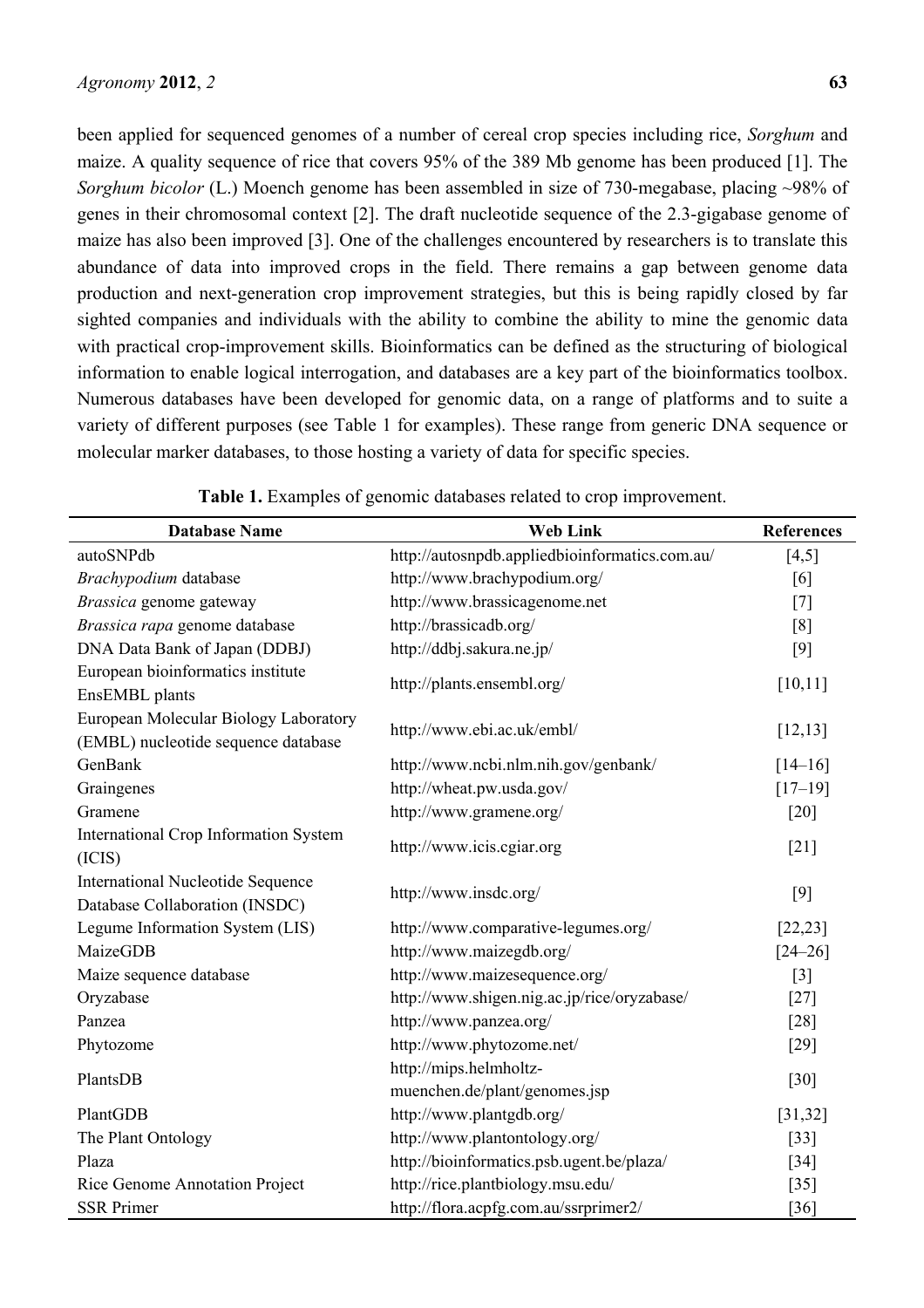| <b>Database Name</b>                                | <b>Web Link</b>                                                   | <b>References</b> |
|-----------------------------------------------------|-------------------------------------------------------------------|-------------------|
| SSR taxonomy tree                                   | http://appliedbioinformatics.com.au/projects/ssrta<br>xonomy/php/ | [36]              |
| SOL Genomics Network (SGN)                          | http://solgenomics.net/                                           | $[37]$            |
| SoyBase                                             | http://soybase.org/                                               | [38]              |
| TAGdb                                               | http://flora.acpfg.com.au/tagdb/                                  | [39]              |
| The Crop Expressed Sequence Tag<br>database, CR-EST | http://pgrc.ipk-gatersleben.de/cr-est/                            | [40]              |
| The Triticeae Repeat Sequence Database<br>(TREP)    | http://wheat.pw.usda.gov/ITMI/Repeats/                            | [41]              |
| Wheat genome information                            | http://www.wheatgenome.info                                       | [42]              |

**Table 1.** *Cont*.

#### *1.1. Generic Databases*

The largest of the DNA sequence repositories is the International Nucleotide Sequence Database Collaboration (INSDC), made up of the DNA Data Bank of Japan (DDBJ) at The National Institute of Genetics in Mishima, Japan [9], GenBank at the National Center of Biotechnology Information (NCBI) in Bethesda, USA [15,16], and the European Molecular Biology Laboratory (EMBL) Nucleotide Sequence Database, maintained at the European Bioinformatics Institute (EBI) in the UK [13]. Daily data exchange between these groups ensures coordinated international coverage [43].

Since the introduction of advanced next-generation sequencing technology, the storage and interrogation of this data is becoming an expanding challenge [44,45]. The ability to search the vast quantity of this data is made feasible by the development of custom databases such as TAGdb (http://flora.acpfg.com.au/tagdb/) [39], but it is increasingly the assembled and annotated genome data which are applied for crop-improvement applications [46].

While it is valuable to maintain all public nucleic acid sequences in one location, the size of this resource limits the ability to visualize this data. Genome viewers, which place genomic data within the context of sequenced or partially sequenced genomes, provide more context-orientated data interrogation. There are two main generic web-based tools to view plant genomes: Ensembl [10] and GBrowse [47,48]. Both are widely used and it is not uncommon to find similar genome information hosted on both systems. A key development in genome databases was the establishment and adoption of a standard file format for genome data [49], and data in the current version, GFF3 can be visualized and searched using a wide range of tools from custom GBrowse databases to stand alone bioinformatics tools such as Biomatters Geneious [50].

There are several resources which collate genome data for multiple plant species. Gramene (http://www.gramene.org/) [20] is an EnsEMBL-based genome viewer and database hosting information on a variety of crop species, but based around the rice, maize and Arabidopsis genomes [18]. A similar resource is hosted by the EBI (http://plants.ensembl.org/) [10]. PlantGDB is a resource for comparative plant genomics [31,32] and hosts sequence data for >70,000 plant species with a focus on complete sequencing of reference species, Arabidopsis, rice, maize and Medicago truncatula. Plaza (http://bioinformatics.psb.ugent.be/plaza/) [34] hosts pre-computed comparative genomics data sets for a range of species [34]. Phytozome (http://www.phytozome.net/) [29] also hosts genome data for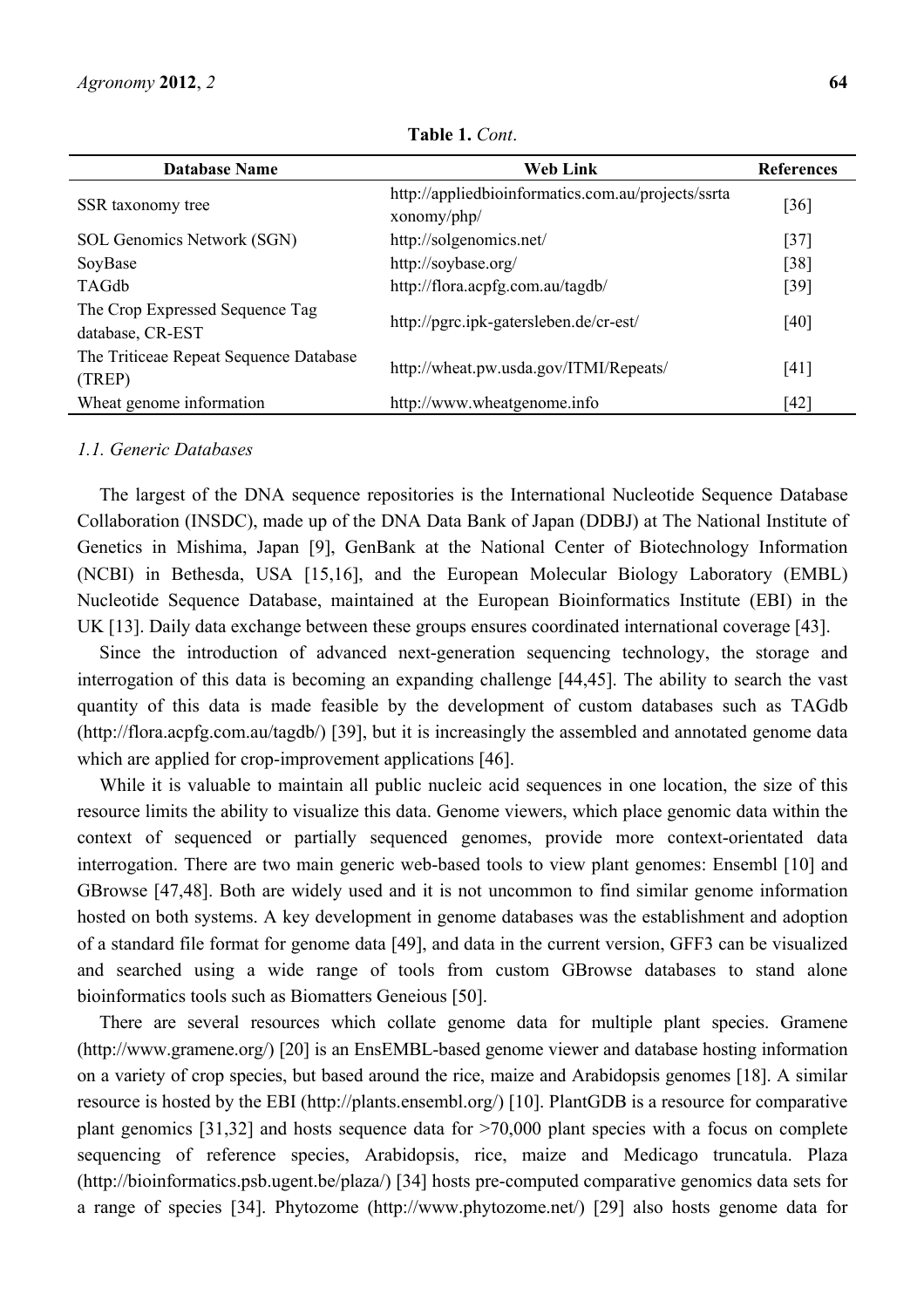numerous plant species and provides several genomes using the GBrowse format. With 25 complete plant genomes, phytozome is one of the most comprehensive plant genome databases currently available [18]. In addition, PlantsDB is a generic database hosting data for multiple plant species. This database is hosted by MIPS (http://mips.helmholtz-muenchen.de/plant/genomes.jsp) [30].

While genome and transcript sequence information makes up the bulk of genome data maintained within public databases, it is often the differences between individuals and varieties which are the most valuable for crop-improvement applications. A major focus of crop genetic research in recent decades has been the development of molecular genetic markers associated with important traits. Genetic markers can be assayed with a variety of techniques [51]. Early molecular genetic markers technologies such as restriction fragment length polymorphisms have been replaced by more high throughput methods, including amplified fragment length polymorphisms (AFLPs), diversity array technologies (DArT) and simple sequence repeats (SSRs) also known as microsatellites. Another important and crop-improvement-oriented database is the maize database Panzea (http://www. panzea.org/) [28], which hosts data on genomic diversity in a large germplasm collection including genetic data, trait phenotypes, allele frequencies, phenotyping environments, genetic analysis tools and so on. The Panzea database The Panzea databases comprises the genotypic and phenotypic data and genetic marker information. This database design is based on the Genomic Diversity and Phenotype Data Model (GDPDM) (http://www.maizegenetics.net/gdpdm/) [20].

An expressed sequence tag (EST) represents a short sub-sequence of a cDNA sequence. EMBL or GenBank have sub-sections for EST sequences. The crop expressed sequence tag database, CR-EST (http://pgrc.ipk-gatersleben.de/cr-est/) [40], provides access to more than 200,000 sequences derived from 41 cDNA libraries of four species: barley, wheat, pea and potato [40].

SSRs are short stretches of DNA sequence occurring as tandem repeats of mono-, di-, tri-, tetra-, penta- and hexa-nucleotides. They are highly polymorphic due to mutation affecting the number of repeat units. The value of SSRs is due to their genetic co-dominance, abundance, dispersal throughout the genome, multi-allelic variation and high reproducibility. The hypervariability of SSRs among related organisms makes them excellent markers for genotype identification, analysis of genetic diversity, phenotype mapping and marker assisted selection [52,53]. SSRs demonstrate a high degree of transferability between species, as PCR primers designed to an SSR within one species frequently amplify a corresponding locus in related species, enabling comparative genetic and genomic analysis.

With the continued advances in DNA sequencing technologies, single-nucleotide polymorphisms (SNPs) have come to dominate high throughput molecular marker analysis. SNPs are the ultimate form of molecular genetic marker, as a nucleotide base is the smallest unit of inheritance, and a SNP represents a single-nucleotide difference between two individuals at a defined location. SNPs are direct markers as the sequence information provides the exact nature of the allelic variants. Furthermore, this sequence variation can have a major impact on how the organism develops and responds to the environment. SNPs represent the most frequent type of genetic polymorphism and may therefore provide a high density of markers near a locus of interest. SNPs at any particular site could in principle involve four different nucleotide variants, but in practice they are generally biallelic. This disadvantage, when compared with multiallelic markers such as SSRs, is compensated by the relative abundance of SNPs. The high density of SNPs makes them valuable for genome mapping, and in particular they allow the generation of ultra-high density genetic maps and haplotyping systems for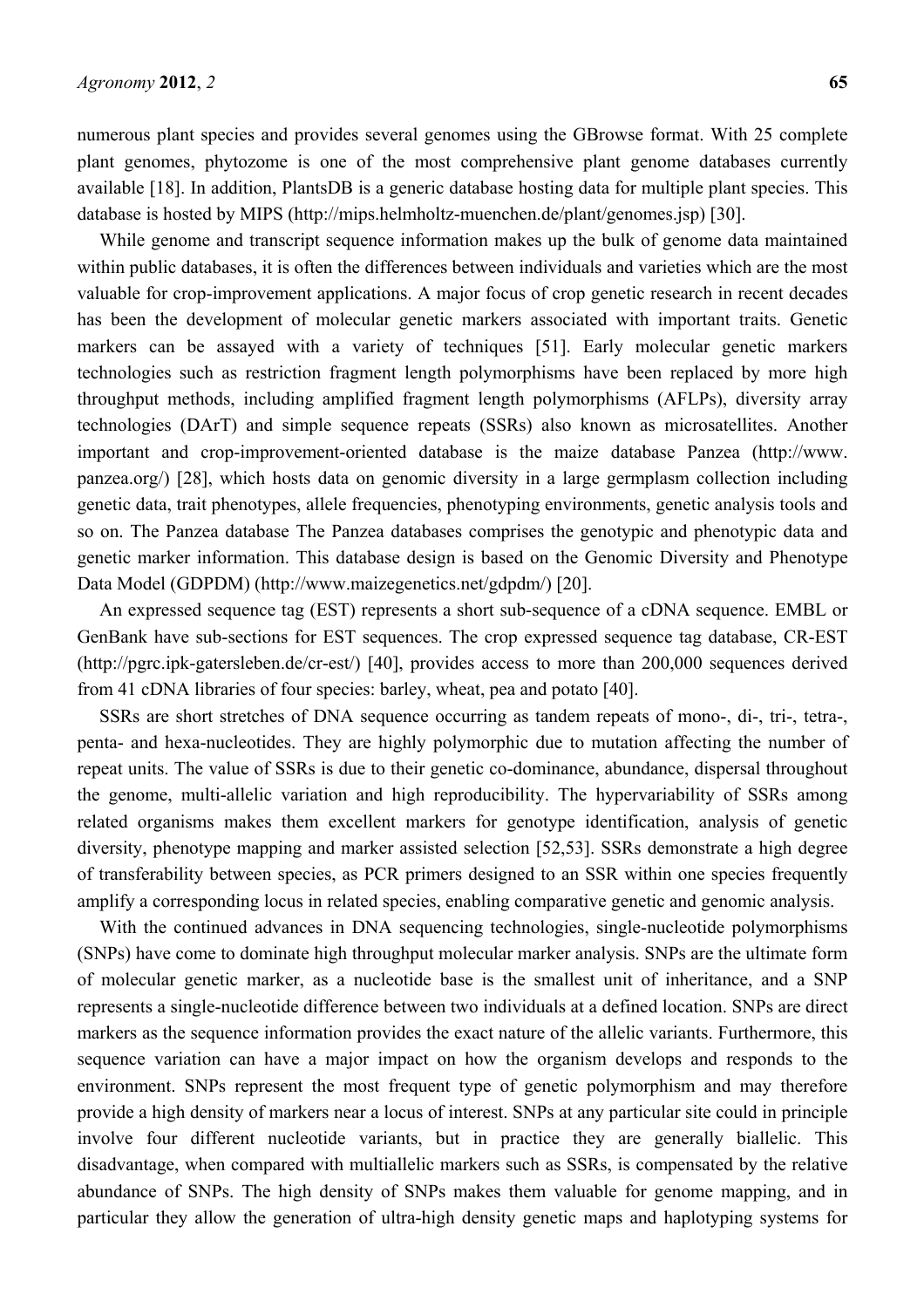genes or regions of interest, and map-based positional cloning. SNPs are used routinely in crop breeding programs, for genetic diversity analysis, cultivar identification, phylogenetic analysis, characterization of genetic resources and association with agronomic traits [54,55].

SSR Primer (http://flora.acpfg.com.au/ssrprimer2/) [36] is a web-based tool that enables the real time discovery of SSRs within submitted DNA sequences, with the concomitant design of PCR primers for SSR amplification [56]. Alternatively, users may browse an SSR Taxonomy Tree (http://appliedbioinformatics.com.au/projects/ssrtaxonomy/php/) [36] to identify pre-determined SSR amplification primers for species represented within the GenBank database [36].

The SNP discovery software autoSNP [57,58] identifies SNPs and insertion/deletion (indel) polymorphisms from bulk sequence data using two measures of confidence; redundancy, defined as the number of times a polymorphism occurs at a locus in a sequence alignment; and co-segregation of SNPs to define a haplotype. AutoSNP software has recently been extended to database format, autoSNPdb, which permits complex queries and provides detailed genomic and functional information [4,5]. Where the sequence trace files are available, the SNP discovery tool PolyPhred [59,60] can make use of the base pair quality scores to further differentiate between true SNP polymorphisms and random sequence error. The recent developments in next-generation sequence data have led to the identification of large numbers of SNPs in a range of plant genomes and these approaches are likely to dominate SNP discovery in the coming years [61].

The increased throughput for the discovery and application of molecular genetic markers has led to the requirement for databases hosting the results of molecular marker analysis. These maybe integrated within other database systems such as Gramene [20], the Legume Information System (LIS) [22,23], or Graingenes [17,18].

One of the principal uses of molecular genetic markers is the production of genetic maps and the mapping of heritable traits. While mapping data may be described as lists, graphical representations are more readily understood. The genetic map viewer CMap, developed by the GMOD consortium [62] is valuable for the validation of traits that map to the same position in different populations and also for the linkage between crop genetic maps and sequenced model genomes, enabling the identification of candidate genes for genetically mapped traits. A recent addition, CMap3D [63], enables the comparison of a larger number of maps in 3D space.

The linking of genomic data with agronomic traits remains one of the greatest challenges in the application of genome data for crop improvement [64,65]. Several databases have been developed to assist in this endeavor. The International Crop Information System (ICIS) [21] is a database system that hosts integrated management information for crop improvement, including details on diverse germplasm and traits. One challenge in developing trait databases is the establishment of functional ontologies. The Plant Ontology (http://www.plantontology.org/) [33] is a controlled vocabulary (ontology) that describes plant anatomy and morphology and stages of growth and development for all plants [33] and this database of ontologies is becoming the standard for comparative physiology and for linking genes with potential function.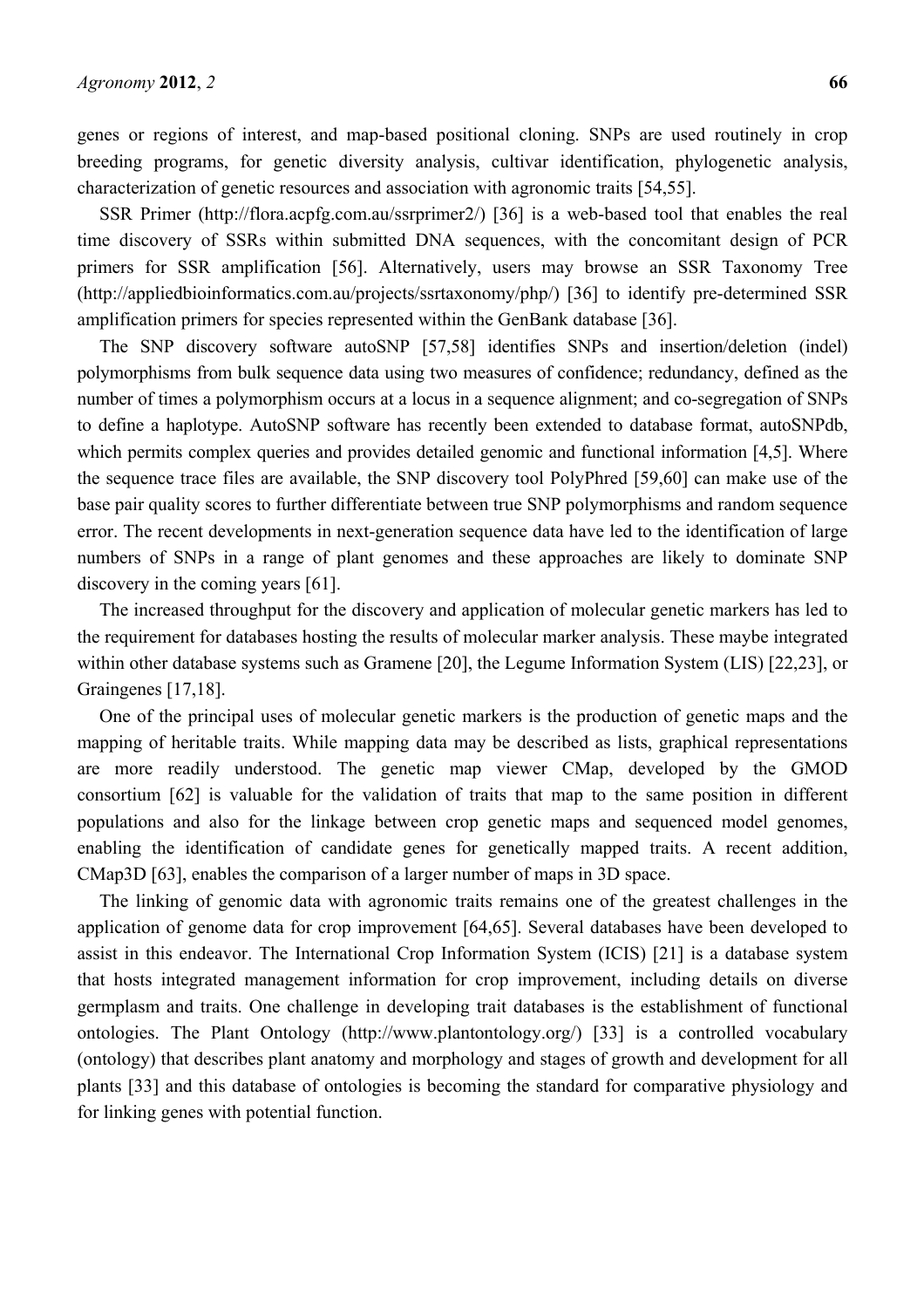#### *1.2. Species Focused Databases*

It would be impossible to detail all available plant genetic and genomic databases, however some of the main ones are listed below along with a brief description of their content.

GrainGenes (http://wheat.pw.usda.gov/) [18] is a genetic database for Triticeae, oats, and sugarcane GrainGenes (Matthews *et al.*, 2003; Carollo *et al.*, 2005) [18,19]. Comprehensive information includes genetic markers, map locations, alleles, key references and disease symptoms. The Triticeae Repeat Sequence Database (TREP) (http://wheat.pw.usda.gov/ITMI/Repeats/) [41] contains a collection of repetitive DNA sequences from different *Triticeae* species which can be used for the development of molecular markers.

While *Brachypodium distachyon* is not grown as a crop, this species has many qualities that make it a model for studies in temperate grasses and cereals, including a small genome  $(\sim 300 \text{ Mbp})$ , small physical stature, self-fertility, a short lifecycle, and simple growth requirements. The *B. distachyon* genome was sequenced in 2010 [66] and the *Brachypodium* database which includes a GBrowse based genome viewer is available at http://www.brachypodium.org/ [6].

The maize genome was sequenced in 2009 [3] and there are several databases hosting information on this important crop. These include MaizeGDB [25,26] (http://www.maizegdb.org/) [24] based on GBrowse, and maizesequence.org (http://www.maizesequence.org/) based on EnsEMBL [3].

Rice was one of the first crop genomes to be sequenced and there are now numerous resources available to mine this genomic information. Oryzabase is an integrated rice science database established in 2000 (http://www.shigen.nig.ac.jp/rice/oryzabase/) [27]. The database hosts information on genetic resources, chromosome maps, genes and rice mutants. This is complemented by a rice genome annotation project [35] which presents data using GBrowse (http://rice.plantbiology.msu.edu/) [35].

Although wheat is an extremely important crop, advances in genomics have been limited by its large and highly complex genome. Assemblies of the gene rich regions for the group 7 chromosomes have been completed [67,68], and annotated sequences, including a large number of SNP polymorphisms are available at http://www.wheatgenome.info [42].

A central portal for *Brassica* data is maintained at Brassica.info, with links to genetic marker, map and a range of diverse Brassica related information. The recently sequenced *Brassica rapa* genome [7] is hosted at http://brassicadb.org/ [8] in a database named BRAD [8], with a second database which contains *Brassica* repeat information at http://www.BrassicaGenome.net [7]. Both of these databases use GBrowse.

The Legume Information System (http://www.comparative-legumes.org/) [22,23] supports basic research in the legumes by relating data from multiple crop and model species, and by helping researchers traverse among various data types [22,23]. It currently hosts data for seventeen species and includes GBrowse databases for Glycine max (soybean), Lotus japonicus (birdsfoot trefoil), Medicago truncatula (barrel medic) and Cajanus cajan (pigeonpea). Lis is complemented by detailed soybean data hosted at SoyBase (http://soybase.org/) [38].

The SOL Genomics Network (SGN) (http://solgenomics.net/) [37] is a clade oriented database containing genomic, genetic, phenotypic and taxonomic information for plant genomes, with a focus on the Euasterid clade, which includes Solanaceae (e.g., tomato, potato, eggplant, pepper and petunia)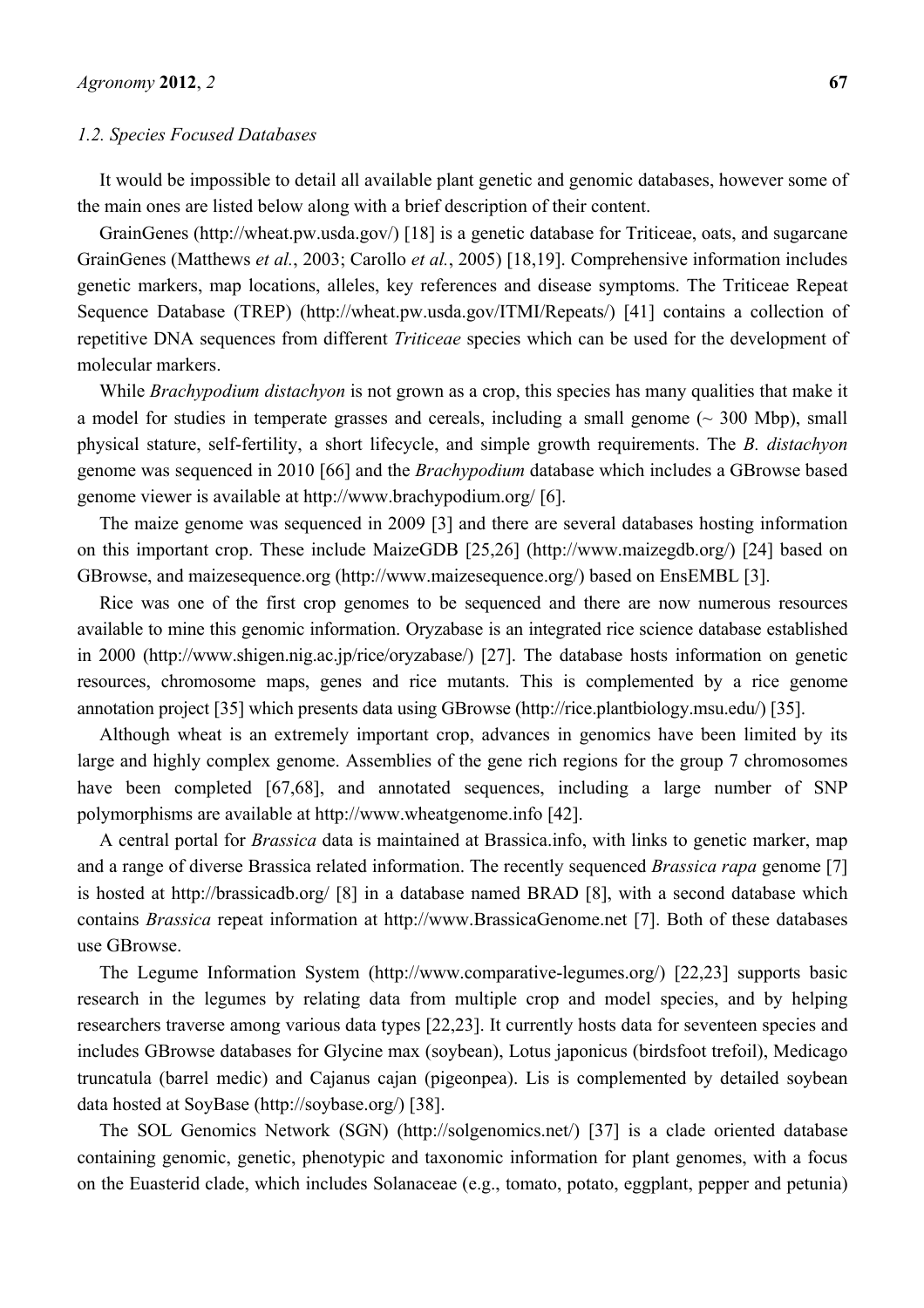and Rubiaceae (coffee) [37]. As well as being a resource for basic crop research, SGN maintains databases with a specific focus on giving breeders direct links to breeder-relevant tools and data.

### **2. Conclusions and Future Direction**

There are currently a range of databases dedicated to generic genome data or focusing on specific crops or clades. Both the type and volumes of data have increased greatly over the last few years and this trend looks to continue. Some of the early database formats are either no longer used or have limited applications [69–71], however several newer web tools are now becoming predominant. These include the GBrowse genome viewer [47,48] and associated open source bioinformatics developments as well as the EnsEMBL system [10]. As genome technology continues to advance and an increasing number of crop genomes become available, an expanding number of these databases will be developed. One of the main challenges facing crop bioinformatics researchers is to make the ever increasing volume and types of data available in a suitable format for analysis [72]. This includes new high-throughput plant phenotype data as well as the increasing volumes of genotypic diversity data. It will be the association of this diversity data with heritable phenotypes which will likely drive genome database development over the coming years [73,74]. These databases therefore will require the implementation of appropriate statistical tools for association of high-density genotype and highthroughput phenotype data.

#### **Acknowledgments**

The authors would like to acknowledge funding support from the Grains Research and Development Corporation (Project DAN00117) and the Australian Research Council (Projects LP0882095, LP0883462 and LP110100200). Support from the Australian Genome Research Facility (AGRF), the Queensland Cyber Infrastructure Foundation (QCIF) and the Australian Partnership for Advanced Computing (APAC) is gratefully acknowledged.

#### **References and Notes**

- 1. The map-based sequence of the rice genome*.* The map-based sequence of the rice genome. *Nature* **2005**, *436*, 793–800.
- 2. Paterson, A.H.; Bowers, J.E.; Bruggmann, R.; Dubchak, I.; Grimwood, J.; Gundlach, H.; Haberer, G.; Hellsten, U.; Mitros, T.; Poliakov, A.; *et al.* The Sorghum bicolor genome and the diversification of grasses. *Nature* **2009**, 457, *7229*, 551–556.
- 3. Schnable, P.S.; Ware, D.; Fulton, R.S.; Stein, J.C.; Wei, F.S.; Pasternak, S.; Liang, C.Z.; Zhang, J.W.; Fulton, L.; Graves, T.A.; *et al*. The B73 maize genome: Complexity, diversity, and dynamics. *Science* **2009**, *326*, 1112–1115.
- 4. Duran, C.; Appleby, N.; Clark, T.; Wood, D.; Imelfort, M.; Batley, J.; Edwards, D. AutoSNPdb: An annotated single nucleotide polymorphism database for crop plants. *Nucl. Acid. Res.* **2009**, *37*, D951–D953.
- 5. Duran, C.; Appleby, N.; Vardy, M.; Imelfort, M.; Edwards, D.; Batley, J. Single nucleotide polymorphism discovery in barley using autoSNPdb. *Plant Biotechnol. J.* **2009**, *7*, 326–333.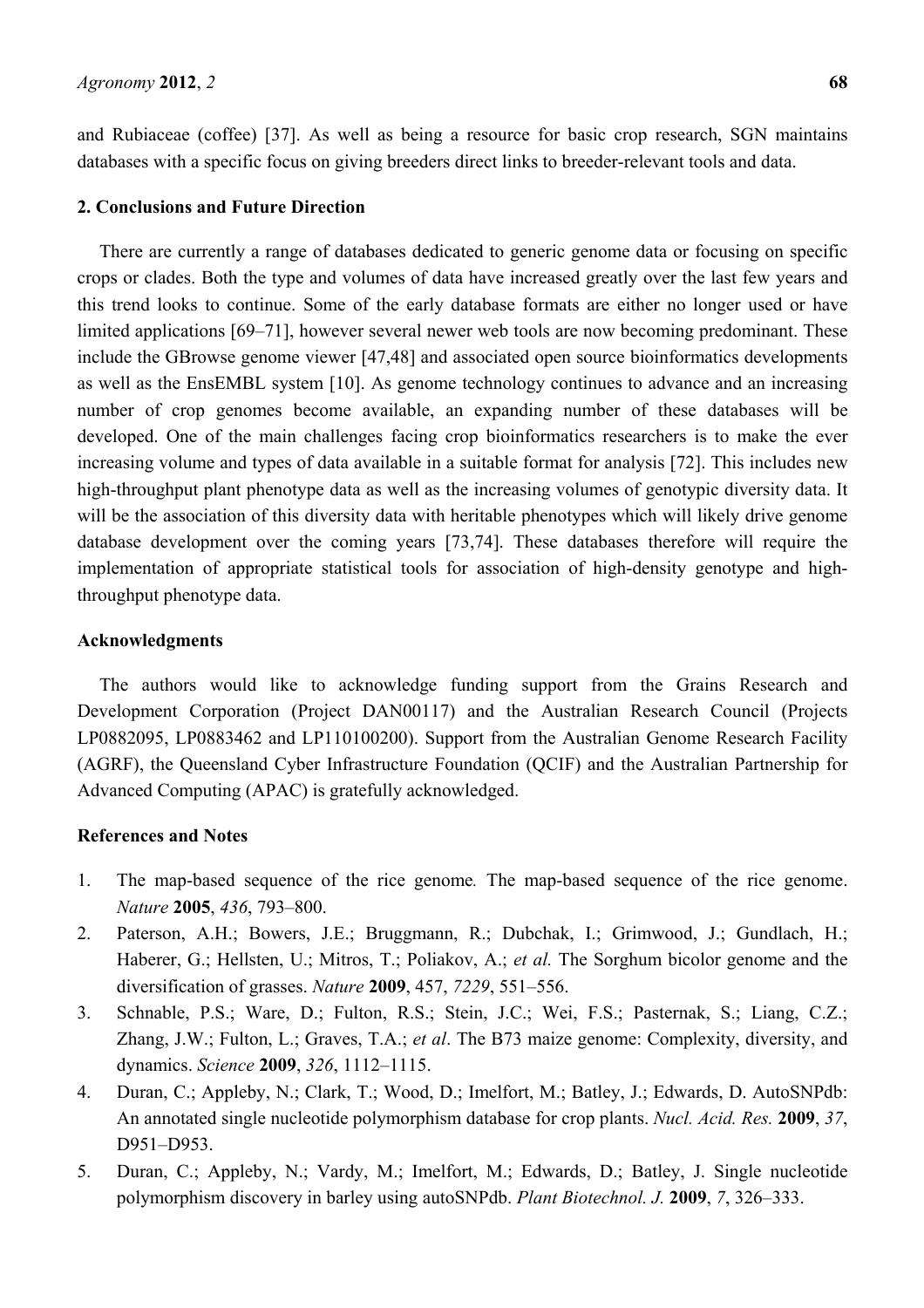- 6. Larré, C.; Penninck, S.; Bouchet, B.; Lollier, V.; Tranquet, O.; Denery-Papini, S.; Guillon F.; Rogniaux, H. *Brachypodium distachyon* grain: Identification and subcellular localization of storage proteins. *J. Exp. Bot.* **2010**, *61*, 1771–1783.
- 7. Wang, X.; Wang, H.; Wang, J.; Sun, R.; Wu, J.; Liu, S.; Bai, Y.; Mun, J.-H.; Bancroft, I.; Cheng, F.; *et al*. The genome of the mesopolyploid crop species Brassica rapa. *Nat. Genet.* **2011**, *43*, 1035–1039.
- 8. Cheng, F.; Liu, S.; Wu, J.; Fang, L.; Sun, S.; Liu, B.; Li, P.; Hua, W.; Wang, X.; Cheng, F.; *et al*. BRAD, the genetics and genomics database for Brassica plants. *BMC Plant Biology* **2011**, *11*, doi:10.1186/1471-2229-11-136.
- 9. Sugawara, H.; Ogasawara, O.; Okubo, K.; Gojobori, T.; Tateno Y. DDBJ with new system and face. *Nucl. Acids Res.* **2008**, *36*, D22–D24.
- 10. Flicek, P.; Amode, M.R.; Barrell, D.; Beal, K.; Brent, S.; Chen, Y.; Clapham, P.; Coates, G.; Fairley, S.; Fitzgerald, S.; *et al*. Ensembl 2011. *Nucl. Acid. Res.* **2011**, *39*, D800–D806.
- 11. Kersey, P.; Lawson, D.; Birney, E.; Derwent, P. S.; Haimel, M.; Herrero, J.; Keenan, S.; *et al.* Ensembl Genomes: Extending Ensembl across the taxonomic space. *Nucl. Acids Res.* **2010**, *38*, D563–D569.
- 12. Kulikova, T.; Akhtar, R.; Aldebert, P.; Althorpe, N.; Andersson, M.; Baldwin, A.; *et al*. EMBL Nucleotide Sequence Database in 2006. *Nucl. Acids Res.* **2007**, *35*, D16–D20.
- 13. Sterk, P.; Kulikova, T.; Kersey, P.; Apweiler, R. The EMBL nucleotide sequence and genome reviews databases. In *Methods in Molecular Biology*; Edwards, D., Ed.; Humana Press: Totowa, NJ, USA, 2007; Volume 406, pp. 1–21.
- 14. Karsch-Mizrachi, I.; Nakamura, Y.; Cochrane, G.; The international nucleotide sequence database collaboration. *Nucl. Acids Res.* **2012**, *40*, D33–D37.
- 15. Benson, D.A.; Karsch-Mizrachi, I.; Lipman, D.J.; Ostell, J.; Sayers, E.W. GenBank. *Nucl. Acid. Res.* **2009**, *37*, 26–31.
- 16. Wheeler, D.L.; Barrett, T.; Benson, D.A.; Bryant, S.H.; Canese, K.; Chetvernin, V.; Church, D.M.; DiCuccio, M.; Edgar, R.; Federhen, S.; *et al*. Database resources of the national center for biotechnology information. *Nucl. Acid. Res.* **2008**, *36*, D13–D21.
- 17. O'Sullivan, H. GrainGenes—A genomic database for Triticeae and Avena. In *Methods in Molecular Biology*; Edwards, D., Ed.; Humana Press: Totowa, NJ, USA, 2007; Volume 406, pp. 301–314.
- 18. Carollo, V.; Matthews, D.E.; Lazo, G.R.; Blake, T.K.; Hummel, D.D.; Lui, N.; Hane, D.L.; Anderson, O.D. GrainGenes 2.0: An improved resource for the small-grains community. *Plant Physiol.* **2005**, *139*, 643–651.
- 19. Matthews, D.; Carollo, V.L.; Lazo, G.R.; Anderson, O.D. GrainGenes, the genome database for small-grain crops. *Nucl. Acids Res.* **2003**, *31*, 183–186.
- 20. Youens-Clark, K.; Buckler, E.; Casstevens, T.; Chen, C.; DeClerck, G.; Derwent, P.; Dharmawardhana, P.; Jaiswal, P.; Kersey, P.; Karthikeyan, A.S.; *et al*. Gramene database in 2010: Updates and extensions. *Nucl. Acid. Res.* **2011**, *39*, D1085–D1094.
- 21. Fox, P.N.; Skovman, B. The International Crop Information System (ICIS)—connects genebank to breeder to farmer's field. Plant adaptation and crop improvement. CAB International: Wallingford, Oxon, UK, 1996; pp. 317–326.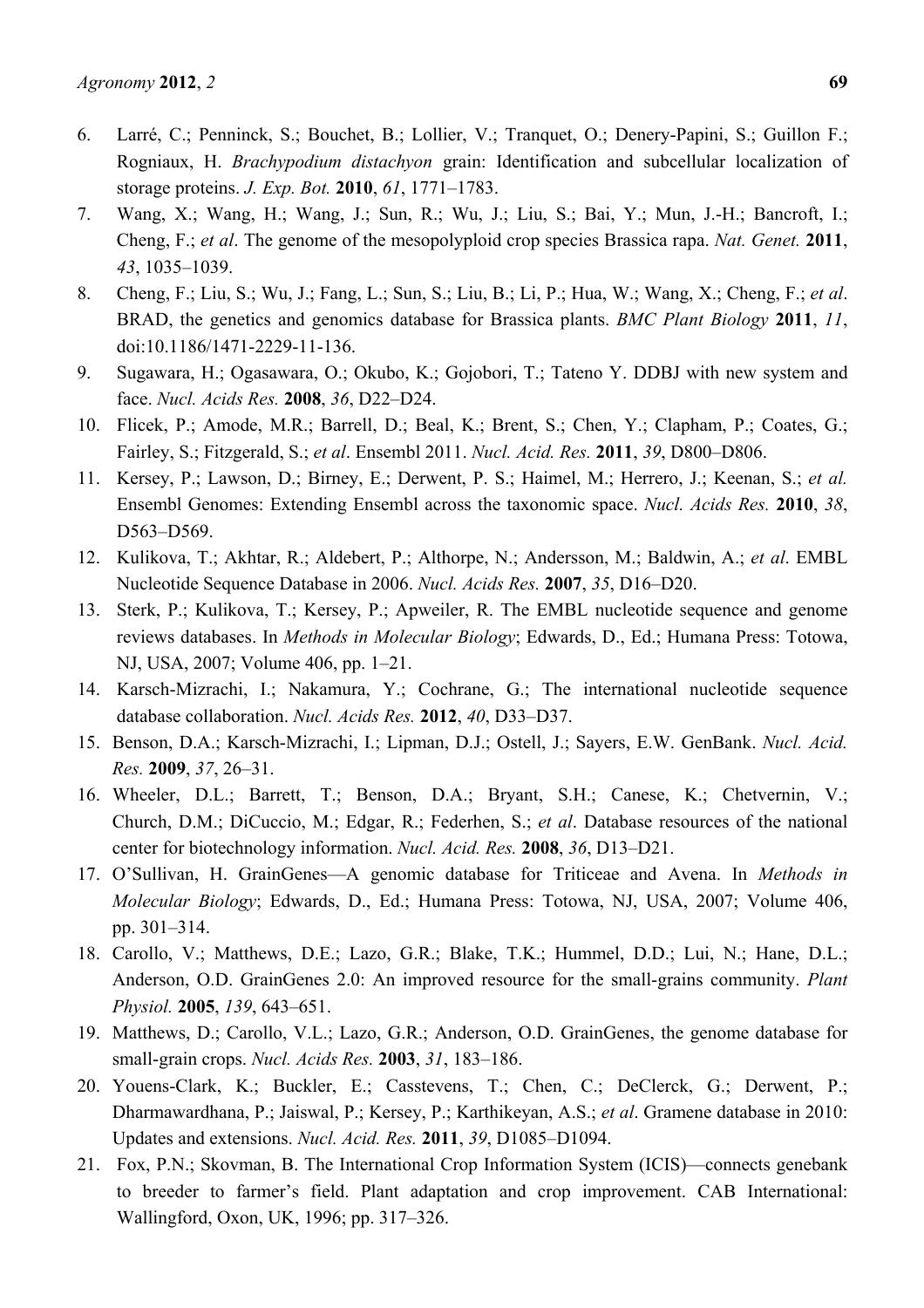- 22. Gonzales, M.D.; Gajendran, K.; Farmer, A.D.; Archuleta, E.; Beavis, W.D. Leveraging model legume information to find candidate genes for soybean sudden death syndrome using the legume information system. In *Methods in Molecular Biology*; Edwards, D., Ed.; Humana Press: Totowa, NJ, USA, 2007; Volume 406, pp. 245–259.
- 23. Gonzales, M.D.; Archuleta, E.; Farmer, A.; Gajendran, K.; Grant, D.; Shoemaker, R.; Beavis, W.D.; Waugh, M.E. The legume information system (LIS): An integrated information resource for comparative legume biology. *Nucl. Acid. Res.* **2005**, *33*, D660–D665.
- 24. Schaeffer, M.L.; Harper, L.C.; Gardiner, J.M.; Andorf, C.M.; Campbell, D.A.; Cannon, E.K.; Sen, T.Z.; Lawrence, C.J. MaizeGDB: curation and outreach go hand-in-hand. *Database.* **2011**, doi: 10.1093/database/bar022
- 25. Lawrence, C.J. MaizeGDB—The maize genetics and genomics database. In Methods in Molecular Biology; Edwards, D., Ed.; Humana Press: Totowa, NJ, USA, 2007; Volume 406, pp. 331–345.
- 26. Lawrence, C.J.; Schaeffer, M.L.; Seigfried, T.E.; Campbell, D.A.; Harper, L.C. MaizeGDB's new data types, resources and activities. Nucl. Acid. Res. 2007, *35*, D895–D900.
- 27. Yamazaki, Y.; Sakaniwa, S.; Tsuchiya, R.; Nonomura, K.I.; Kurata, N. Oryzabase: An integrated information resource for rice science. *Breed. Sci.* **2010**, *60*, 544–548.
- 28. Canaran, P.; Buckler, E.S.; Glaubitz, J.C.; Stein, L.; Sun, Q.; Zhao, W.; Ware, D. Panzea: An update on new content and features. *Nucl. Acids Res.* **2008**, *36*, D1041–D1043.
- 29. Goodstein, D.M.; Shu, S.; Howson, R.; Neupane, R.; Hayes, R.D.; Fazo, J.; Mitros, T.; Dirks, W.; Hellsten, U.; Putnam, N.; *et al.* Phytozome: A comparative platform for green plant genomics. *Nucl. Acid. Res.* **2012**, *40*, D1178–D1186.
- 30. Mewes, H.W.; Dietmnn, S.; Frishman, D.; Gregory, R.; Mannhapt, G.; Mayer, K.F.X.; Münsterkötter, M.; Ruepp, A.; Spannagl, M.; Stümpflen, V.; Rattei, T. MIPS: analysis and annotation of genome information in 2007. *Nucl. Acids Res.* **2008**, *36*, D196–D201.
- 31. Brendel, V. Gene structure annotation at PlantGDB. In *Methods in Molecular Biology*; Edwards, D., Ed.; Humana Press: Totowa, NJ, USA, 2007; Volume 406, pp. 521–533.
- 32. Duvick, J.; Fu, A.; Muppirala, U.; Sabharwal, M.; Wilkerson, M.D.; Lawrence, C.J.; Lushbough, C.; Brendel, V. PlantGDB: A resource for comparative plant genomics. *Nucl. Acid. Res.* **2008**, *36*, D959–D965.
- 33. Avraham, S.; Tung, C.-W.; Ilic, K.; Jaiswal, P.; Kellogg, E.A.; McCouch, S.; Pujar, A.; Reiser, L.; Rhee, S.Y.; Sachs, M.M.; *et al*. The plant ontology database: A community resource for plant structure and developmental stages controlled vocabulary and annotations. *Nucl. Acid. Res.* **2008**, *36*, D449–D454.
- 34. Proost, S.; Van Bel, M.; Sterck, L.; Billiau, K.; Van Parys, T.; Van de Peer, Y.; Vandepoele, K. PLAZA: A comparative genomics resource to study gene and genome evolution in plants. *Plant Cell* **2009**, *21*, 3718–3731.
- 35. Ouyang, S.; Zhu, W.; Hamilton, J.; Lin, H.; Campbell, M.; Childs, K.; Thibaud-Nissen, F.; Malek, R.L.; Lee, Y.; Zheng, L.; *et al*. The TIGR rice genome annotation resource: Improvements and new features. *Nucl. Acid. Res*. **2007**, *35*, D883–D887.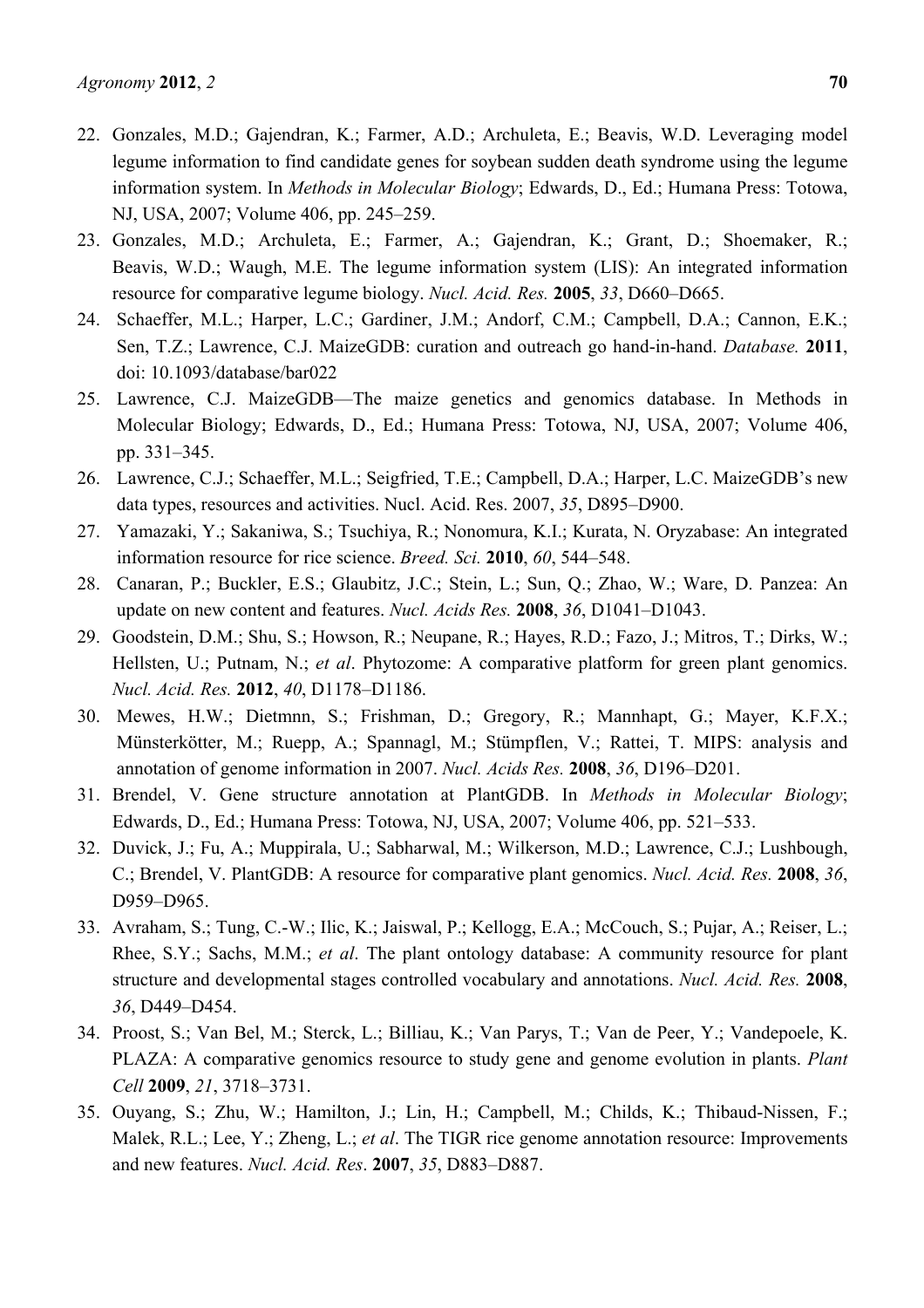- 36. Jewell, E.; Robinson, A.; Savage, D.; Erwin, T.; Love, C.G.; Lim, G.A.C.; Li, X.; Batley, J.; Spangenberg, G.C.; Edwards, D. SSRPrimer and SSR taxonomy tree: Biome SSR discovery. *Nucl. Acid. Res.* **2006**, *34*, W656–W659.
- 37. Bombarely, A.; Menda, N.; Tecle, I.Y.; Buels, R.M.; Strickler, S.; Fischer-York, T.; Pujar, A.; Leto, J.; Gosselin, J.; Mueller, L.A. The sol genomics network (solgenomics.net): Growing tomatoes using Perl. *Nucl. Acid. Res.* **2011**, *39*, D1149–D1155.
- 38. Grant, D.; Nelson, R.T.; Cannon, S.B.; Shoemaker, R.C. SoyBase, the USDA-ARS soybean genetics and genomics database. *Nucl. Acids Res.* **2010**, *38*, D843–D846.
- 39. Marshall, D.; Hayward, A.; Eales, D.; Imelfort, M.; Stiller, J.; Berkman, P.; Clark, T.; McKenzie, M.; Lai, K.; Duran, C.; *et al*. Targeted identification of genomic regions using TAGdb. *Plant Methods* **2010**, *6*, 19; doi:10.1186/1746-4811-6-19.
- 40. Künne, C.; Lange, M.; Funke, T.; Miehe, H.; Thiel, T.; Grosse, I.; Scholz, U. CR-EST: A resource for crop ESTs. *Nucl. Acids Res.* **2005**, *33*, D619–D621.
- 41. Wicker, T.; Buell, C.R. Gene and repetitive sequence annotation in the Triticeae. *Plant Genet. GenomicsCrop. Model.* **2009**, *7*, 407–425.
- 42. Lai, K.; Berkman, P.J.; Lorenc, M.T.; Duran, C.; Smits, L.; Manoli, S.; Stiller, J.; Edwards, D. WheatGenome.info: An integrated database and portal for wheat genome information. *Plant Cell Physiol.* **2011**, doi: 10.1093/pcp/pcr141.
- 43. Edwards, D.; Hansen, D.; Stajich, J. DNA sequence databases. In *Applied Bioinformatics*; Edwards, D.; Stajich, J.; Hansen, D.; Eds.; Springer: New York, NY, USA, 2009; pp. 1–11.
- 44. Batley, J.; Edwards, D. Genome sequence data: Management, storage, and visualization. *Biotechniques* **2009**, *46*, 333–336.
- 45. Lee, H.; Lai, K.; Lorenc, M.T.; Imelfort, M.; Duran, C.; Edwards, D. Bioinformatics tools and databases for analysis of next generation sequence data. *Brief. Funct. Genomics* **2012**, *11*, 12–24.
- 46. Edwards, D.; Batley, J. Plant genome sequencing: Applications for crop improvement. *Plant Biotechnol. J.* **2010**, *7*, 1–8.
- 47. Arnaoudova, E.G.; Bowens, P.J.; Chui, R.G.; Dinkins, R.D.; Hesse, U.; Jaromczyk, J.W.; Martin, M.; Maynard, P.; Moore, N.; Schardl, C.L. Visualizing and sharing results in bioinformatics projects: GBrowse and GenBank exports. *BMC Bioinformatics* **2009**, *10*, A4; doi:10.1186/1471- 2105-10-S7-A4.
- 48. Donlin, M. Using the generic genome browser (GBrowse). *Curr. Protoc. Bioinformatics* **2007**, doi:10.1002/0471250953.bi0909s28.
- 49. Reese, M.G.; Moore, B.; Batchelor, C.; Salas, F.; Cunningham, F.; Marth, G.T.; Stein, L.; Flicek, P.; Yandell, M.; Eilbeck, K. A standard variation file format for human genome sequences. *Genome Biol.* **2010**, *11*, R88; doi: 10.1186/gb-2010-11-8-r88
- 50. Drummond, A.J.; Ashton, B.; Buxton, S.; Cheung, M.; Cooper, A.; Duran, C.; Field, M.; Heled, J.; Kearse, M.; Markowitz, S.; *et al*. *Geneious*, Version 5.4; Biomatters Ltd.: Auckland, New Zealand. Available online: http://www.geneious.com (accessed on 17 March 2012)
- 51. Duran, C.; Edwards, D.; Batley, J. Molecular marker discovery and genetic map visualisation. In *Applied Bioinformatics*; Edwards, D., Hanson, D., Stajich, J., Eds.; Springer: New York, NY, USA, 2009.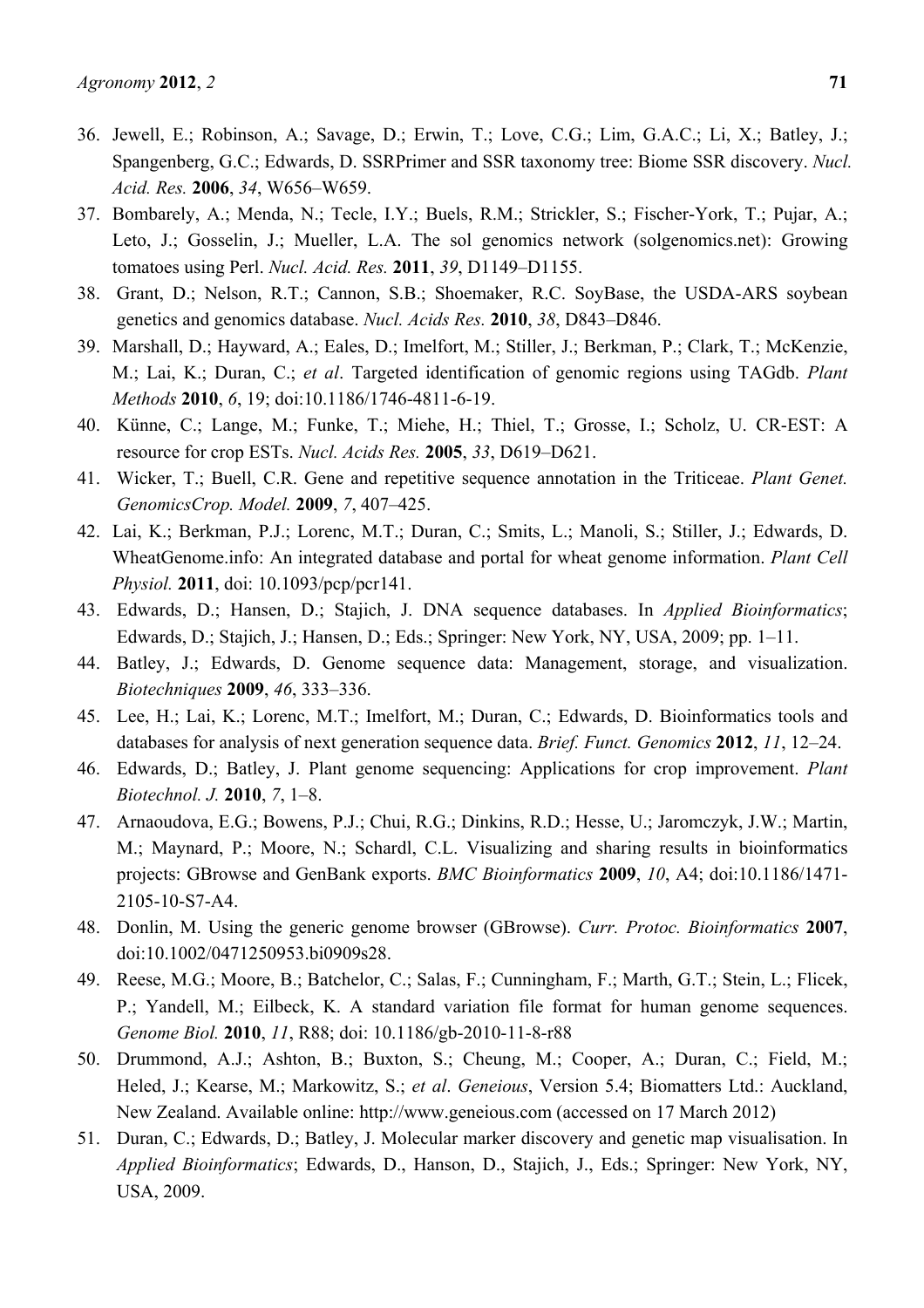- 52. Powell, W.; Machray, G.C.; Provan, J. Polymorphism revealed by simple sequence repeats. *Trends Plant Sci.* **1996**, *1*, 215–222.
- 53. Tautz, D. Hypervariability of simple sequences as a general source for polymorphic DNA markers. *Nucl. Acid. Res.* **1989**, *17*, 6463–6471.
- 54. Rafalski, A. Applications of single nucleotide polymorphisms in crop genetics. *Curr. Opin. Plant Biol.* **2002**, *5*, 94–100.
- 55. Batley, J.; Edwards, D. SNP applications in plants. In *Association Mapping in Plants*; Oraguzie, N., Rikkerink, E., Gardiner, S., De Silva, H., Eds.; Springer: New York, NY, USA, 2007; pp. 95–102.
- 56. Robinson, A.J.; Love, C.G.; Batley, J.; Barker, G.; Edwards, D. Simple sequence repeat marker loci discovery using SSR primer. *Bioinformatics* **2004**, *20*, 1475–1476.
- 57. Barker, G.; Batley, J.; O'Sullivan, H.; Edwards, K.J.; Edwards, D. Redundancy based detection of sequence polymorphisms in expressed sequence tag data using autoSNP. *Bioinformatics* **2003**, *19*, 421–422.
- 58. Batley, J.; Barker, G.; O'Sullivan, H.; Edwards, K.J.; Edwards, D. Mining for single nucleotide polymorphisms and insertions/deletions in maize expressed sequence tag data. *Plant Physiol.* **2003**, *132*, 84–91.
- 59. Bhangale, T.R.; Stephens, M.; Nickerson, D.A. Automating resequencing-based detection of insertion-deletion polymorphisms. *Nat. Genet.* **2006**, *38*, 1457–1462.
- 60. Stephens, M.; Sloan, J.S.; Robertson, P.D.; Scheet, P.; Nickerson, D.A. Automating sequence-based detection and genotyping of SNPs from diploid samples. *Nat. Genet.* **2006**, *38*, 375–381.
- 61. Imelfort, M.; Duran, C.; Batley, J.; Edwards, D. Discovering genetic polymorphisms in nextgeneration sequencing data. *Plant Biotechnol. J.* **2009**, *7*, 312–317.
- 62. Youens-Clark, K.; Faga, B.; Yap, I.V.; Stein, L.; Ware, D. CMap 1.01: A comparative mapping application for the Internet. *Bioinformatics* **2009**, *25*, 3040–3042.
- 63. Duran, C.; Boskovic, Z.; Imelfort, M.; Batley, J.; Hamilton, N.A.; Edwards, D. CMap3D: A 3D visualisation tool for comparative genetic maps. *Bioinformatics* **2010**, *26*, 273–274.
- 64. Edwards, D.; Batley, J. Bioinformatics: Fundamentals and applications in plant genetics, mapping and breeding. In *Principles and Practices of Plant Genomics*; Kole, C., Abbott, A.G., Eds.; Science Publishers, Inc.: Enfield, NH, USA, 2008; pp. 269–302.
- 65. Edwards, D. Bioinformatics and plant genomics for staple crops improvement. In *Breeding Major Food Staples*; Kang, M.S., Priyadarshan, P.M., Eds.; Blackwell: Oxford, UK, 2007; pp. 93–106.
- 66. The international *Brachypodium* initiative. Genome sequencing and analysis of the model grass Brachypodium distachyon. *Nature* **2010**, *463*, 763–768.
- 67. Berkman, P.J.; Skarshewski, A.; Manoli, S.; Lorenc, M.T.; Stiller, J.; Smits, L.; Lai, K.; Campbell, E.; Kubalakova, M.; *et al*. Sequencing wheat chromosome arm 7BS delimits the 7BS/4AL translocation and reveals homoeologous gene conservation. *Theor. Appl. Genet.* **2012**, *124*, 423–432.